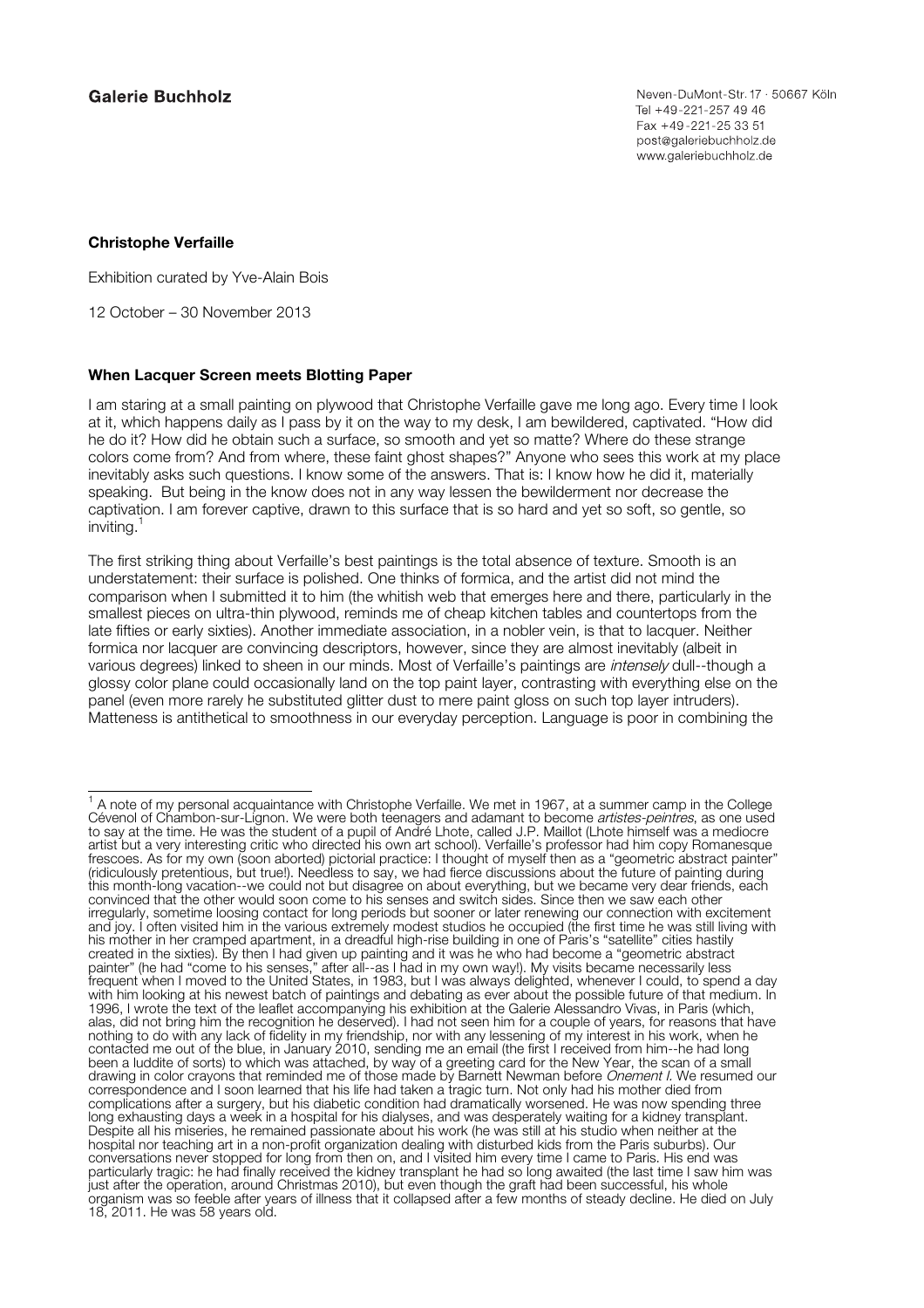two semes: is there even an adjective that could mean both polished (or burnished, or buffed) and dull? Sleekness is always mirror-like in our mind.

But though far from perfect, the formica and lacquer associations have some truth to them. In fact, even though this does not conform to the concept one has of lacquer (as glossy), Verfaille did use industrial lacquer paint, among other kinds (he preferred acrylic for his small format), and despite the matting agent he must have added to it in order to obtain the desired effect, he used it in a traditional manner.<sup>3</sup> One quickly senses that the color planes that populate Verfaille's paintings, even if of a light hue, owe their peculiar elusiveness to the numerous underlayers that activate them from beneath. In other words, he embraced lacquer for its enigmatic chromatic quality that is a function of the number of superimposed layers involved in its making. The accretion of razor-thin strata coalesces in a colormatter effect. One cannot, either visually or intellectually, dissociate the material support from the color that seems frozen within it--and the best quality formica could give this impression of an indivisible slab, all of a piece, colored in its thin mass. The indefinable colors and absorptive effect of certain very opaque planes come from what one could call a depth without substance. The absorptive appearance is paradoxical, for these surfaces are anything but sponge-like (they are fragile and vulnerable to scratches but would not soak up liquid): what they soak up is our gaze. Acomparison with another medium, perhaps, could get us closer to pin-pointing the specificity of Verfaille's almost immaterial materiality: photography--and indeed, formally at least (minus the color), some of his paintings look a bit like the abstract photograms (or camera-less photographs) that Lazlo Moholy-Nagy produced in the Dessau Bauhaus during the twenties. As in those, perfectly clear-cut geometric planes are interrupted by others, blurred, wraithlike, that seem to be approaching from far away or receding in the distance; and as in photography in general, the image is without material substance: it never appears to be on the top of the material support but imbedded within its skin.<sup>4</sup>

But if this last comparison is useful, even though it is just as approximative as the others, it is for what it reveals by contrast. If anything is blurry in a photograph while everything else is in focus, it is usually because it moved during the exposure. And this connection of blur and movement is so ingrained in our visual culture that we are prompted to mentally infer motion in a photogram, even if we know that any lack of focus, in such images, is due to objects that were not evenly flattened on the photographic paper as it was exposed. But for the rare exceptions of long takes (something that fascinated Moholy-Nagy as well), photography implies speed--while even the most casual glance at a Verfaille painting is enough to assess that it was not born in a flash.

The artist was not secretive about his process: he would gesso his plywood panel, then paint a geometric colored plane over it, let it dry, paint another, overlapping the first or not, let it dry again, repeating this operation multiple times until he had forgotten whatever shapes and colors where buried beyond the surface of his top paint layer, sandwiched between all the independent coats he had applied. Then he would sand the whole thing, letting some vestigial traces of well buried strata come forth. If dissatisfied with the outlook, he would embark in a new campaign of paint applications--this could go on ad infinitum. In any event it took him a very long time to finish a painting, or rather to accept it as finished, to let it go--up to ten years, as the dates that he stamped on the back of his panels attest.

<sup>&</sup>lt;sup>2</sup> I wonder what Verfaille would have thought of Gerhard Richter's recent super-slick "paintings" (in fact digital prints under a layer of glossy lucite). Would he have approved of Richter's labeling them paintings? Savored the irony? Would he have seen them as a last attack on painting (an assault against which, then, he would have seen his own work as a protest)? Or would he on the contrary have interpreted them as one more strategy invented by Richter to delay the demise, announced so many times, of painting as a medium? I am certain that, on account of several conversations we had about Richter's work in general, these "paintings" would not have left him indifferent. On these works, see Benjamin Buchloh's essay in the catalogue of their exhibition in Paris at the Galerie Marian Goodman (September 23-November 3, 2011) and Paul Galvez's review in Artforum (January 2012).

 $3$  My thanks to Jean-Paul Douthe for this technical information, which Verfaille never disclosed to me. In fact, he never corrected me when I implied, in the 1996 essay mentioned above (note 1) that his paintings were not made with lacquer paint.

<sup>&</sup>lt;sup>4</sup> I should note that this color-matter effect (and the coalescence of painterly layers into an indivisible concretion) is an attribute of Verfaille's paintings alone. Perhaps as a kind of personal antidote (just as Barnett Newman made very skinny paintings to ward himself off the seduction of large color planes) Verfaille made numerous small collages (in which, by they very nature, materiality is underscored). In the last decade of his life, he also produced flimsy sculptural assemblages of very light refuse material (plastic yoghurt jar, medicine packet, etc). He started making them around 2000 (the letter he sent me along with a photograph of one of them dates from Christmas of 2004 yet Jean-Paul Douthe, who witnessed Verfaille's development much more assiduously than I, thinks that some might date from 1999). Alas, he packed them disassembled during the move to his last studio, after which he found himself too sick to configure them again. Fortunately some had been photographed and might possibly be reassembled.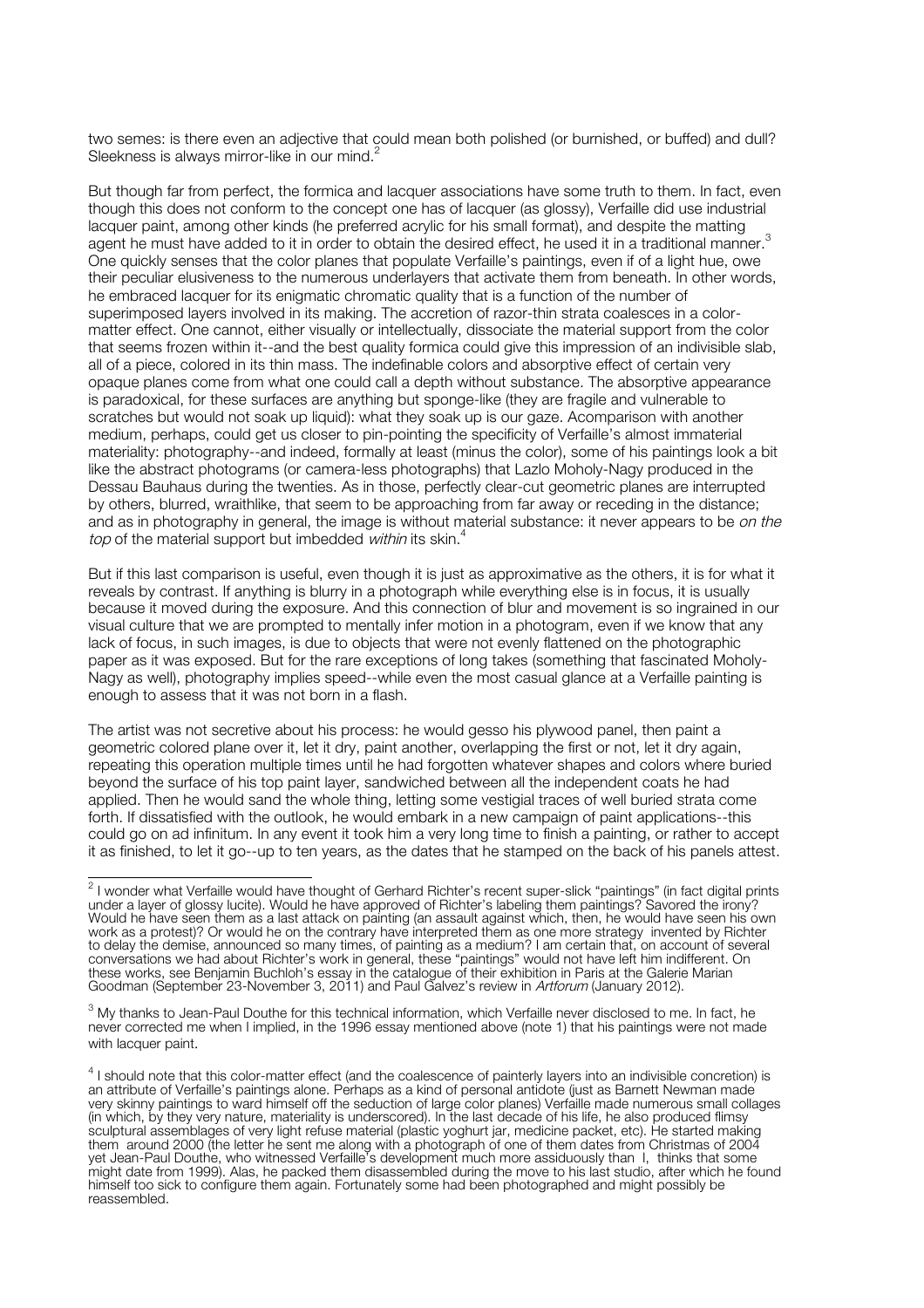(On the verso of the painting I own, stamps indicate that it was started in April 1991 and thought completed in July of that year--an exceptionally short span; but then it was taken up again and last stamped in March 1995).

I imagine that quite a lot of painters have used sanding during the past fifty years or so--more precisely since the invention of acrylic, whose inert surface many felt they had to scourge in order to squeeze some liveliness out of it (little did they suspect, alas, the degree to which this practice was a health hazard). Verfaille was introduced to the technique by Martin Barré, whom he greatly admired and saw as a role model (as did so many young French artists of his generation). Barré took to sanding when searching for means to obtain a fresco-like, almost rupestrian look. Verfaille did not have such muralist desire: sanding for him was a way to recover past strata but also to compress temporality, to bring back an ancient layer up to the surface and thus perturb the last one applied, from underneath. But there is another way in which he learned from Barré: as with the varied systems used by the older artist in his work, Verfaille's anamnestic method introduced a voluntary relinquishment of control, given that there is no way, even if he had wanted to, that he could have memorized the formal configuration of each geological strata that he had piled up on his wooden support.

This voluntary loss of mastery, combined in Verfaille's work with an urge to erase any autographic gesture through mechanical sanding, is part and parcel of what I have often labelled the noncompositional impulse in twentieth-century art. This impulse is coeval with the recurrent myth of the last painting--they appeared at the same time (with Malevich), and periodically returned in tandem. It is not the place here to inventory the artists who tried to obliterate any trace of their presence by avoiding all subjective compositional strategy, eliminating the hierarchical opposition between figure and ground, or letting chance, set systems, material processes and other objective factors supersede their own agency. Even a thick volume would not suffice.

Let us just point to one paradox: though Verfaille was determined to efface his own self (not only all traces of his handicraft, but also a good part of his own authority over his material), his non-composed works are often very similar, morphologically speaking, to highly composed ones--one thinks of Liubov Popova's Painterly Architectonic series of around 1918, for example (a few years before she enlisted, along Rodchenko, Ioganson, the Sternberg brothers, Medunetzky and other Soviet Constructivists, in a die-hard combat against composition). In fact, this resemblance of something that was deliberately conceived as assault against composition with historical exemplars of...compositions, narrows the genealogical search. The family tree is no longer that extensive.

There are no doubt other branches, but the one that seems to be the most pertinent is called Elsworth Kelly's French years. From the mid-eighties to the last year of his life--when between long and depressing sojourns in hospitals he was too weak to paint and sand, and devoted himself to drawing<sup>6</sup> --Verfaille faced in painting the very issue that had puzzled Kelly around 1950 when he broke up with the post-cubist rhetoric of abstraction of the time by merely transferring onto his canvases found patterns copied from flat items on which he had zoomed in the world at large (the repetitive motif of a Japanese stencil for a textile design, the shadow of a balustrade on a metallic stair, the rhythm of open and closed windows on the façade of an apartment building, etc.). Kelly's problem, which must have to a point confronted any abstract painter in search of non-compositional means besides the modular grid or the monochrome, was to prevent his non-compositional transfers from looking like abstract compositions pure and simple; to make sure, for example, that a relief minutely replicating the disposition of flagstones in the courtyard of the American Hospital in Neuilly would not be seen as a poor imitation of a Georges Vantongerloo painting from the early twenties.<sup>7</sup>

5 In parallel to his panel paintings, Verfaille made a lot of small drawings (on paper but also on black, opaque portions of X-rays that he scratched, or on dark fabric). These drawings consist of white lines that divide the whole field into irregular, loosely geometric parcels. They seem to have been made very quickly (as rapidly as the painted panels are made slowly), almost in an automatic fashion. Perhaps did they function for the artist as a starting point, as a sketch for the first paint layer of his panels, or for several consecutive layers? They are usually grouped by size and material support (taped together on boards, stapled in sketchbooks).

 $6$  Among his last works are diary-like small sketches in color crayons or pastel, which he mounted, grid-like, on large sheets of cardboard. Some of them are clearly landscapes and were done at Mont Saint Père, close to Chateau-Thierry (his last residence). In a letter he wrote to me, in the fall 2010, he describes the sessions of "plein air painting" he finally allowed himself to have during the summer between long stays at the hospital, regretting to have for so long refused to himself that "innocent" pleasure (he writes "peindre sur nature" but the works in question are all on paper). This letter is handwritten, barely decipherable.

<sup>&</sup>lt;sup>7</sup> On this particular anecdote, and on Kelly's early work in general, see my essays, "Ellsworth Kelly in France: Anti-<br>Composition in Its Many Guises" in *Ellsworth Kelly: The Years in France, 1948-1954* (Washington, D.C.